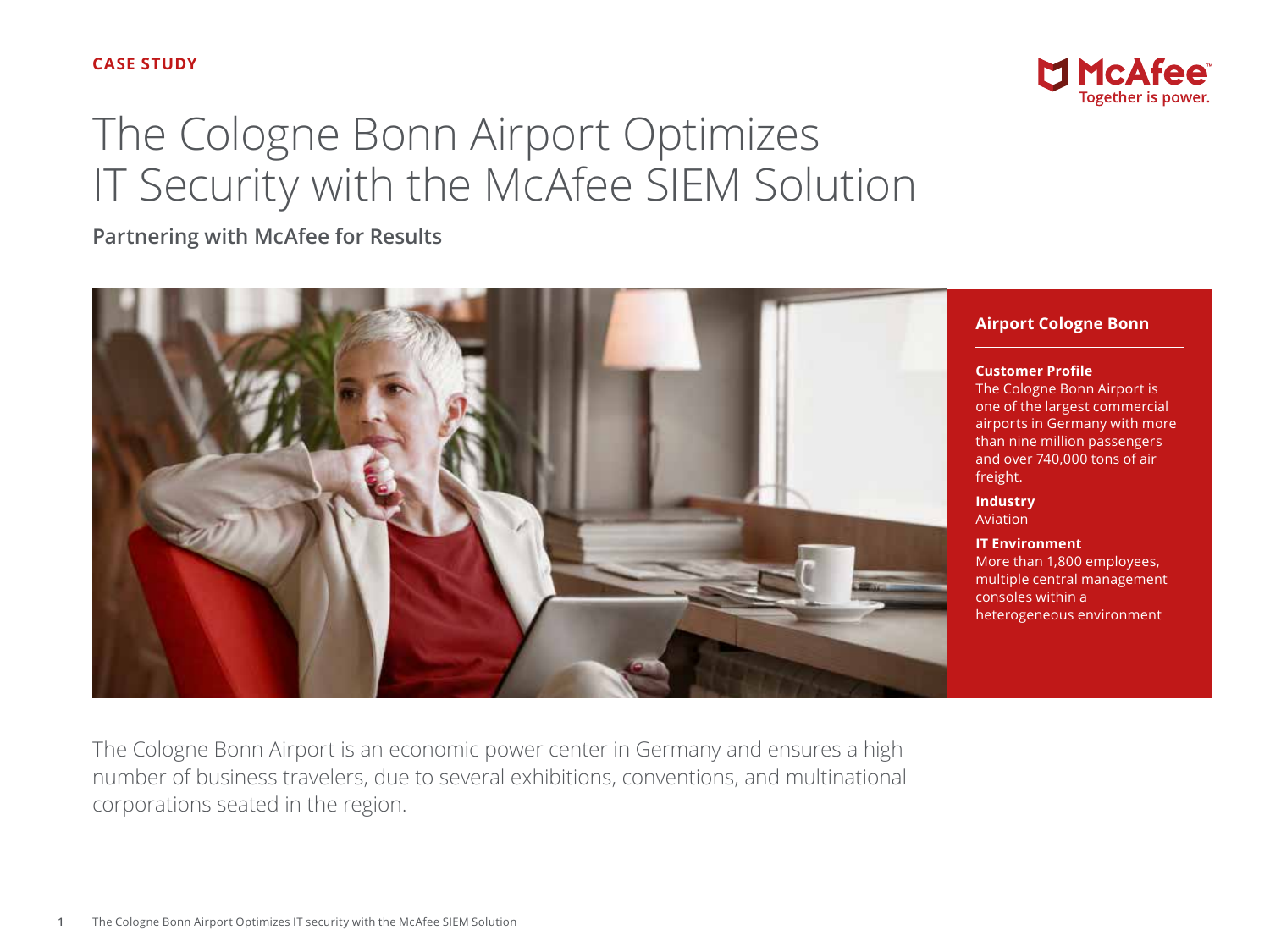## **CASE STUDY**

In contrast to many other airports that are already experiencing bottlenecks, Cologne Bonn has a considerable reserve for take-off and landing strip capacities. Airlines can therefore select their slots freely for an optimal flight plan. The modern take-off and landing strip system, with the longest strip measuring 3,815 m, also allows nonstop flights with fully loaded and fueled jets throughout the world; only one of the reasons why, for instance, UPS operates its European hub at Cologne Bonn and why FedEx has also set up its hub for central and western Europe there.

# **Security and Compliance in a Heterogeneous IT Environment**

A company this complex and with the special demands of an airport must make especially certain that all of the requirements pertaining to IT security and IT compliance are fulfilled. In the case of the Cologne Bonn Airport, verifying IT security has not always been easy; the IT infrastructure had grown heterogeneously in several large networks over the years, different system architectures had to be harmonized and evaluated centrally.

Until recently, this complicated, decentralized analyses at different management consoles resulted in what, in the eyes of René Koch, the IT Security Manager at the Cologne Bonn Airport, considers an excessively high use of resources. To generate a risk analysis and process security incidents, an IT organization must be able to easily, quickly and reliably track information about events in conjunction with the legal administration, access controls as well as data on threats and vulnerabilities.

René Koch says, "This information was generated locally here and recorded at different times. Correlating already existing information was virtually impossible." The IT team had to identify potential vulnerable areas and manually assign them to the relevant information systems. A statement regarding the degree of the vulnerability wasn't always possible on short notice, so complying with the requirements of IT security and compliance could not always be definitively ensured. A new solution was necessary in order to improve the situation.

# **Integrated Control Cockpit for Security**

It was mandatory that the new solution fulfill two objectives: increase transparency and make the IT landscape centrally controllable. The security specialists working with René Koch wanted to be able to determine the status of their security posture in close to realtime. All information pertaining to IT security should also be able to be partially controlled, influenced and documented via an integrated "control cockpit".

Documented information must be complete, secure against forgery, and incapable of being revised afterwards to ensure the probative value of the reports. In addition, the solution had to be capable of normalizing the heterogeneous information to create an overall picture and allow the team to easily filter out individually prioritized processes from the multitude of overall results. Also, with regard to access rights, the solution should allow granular control.

The Cologne Bonn Airport ultimately chose McAfee Enterprise Security Manager for their security information and event management (SIEM) needs. McAfee Enterprise

#### **Challenges**

- Heterogeneous IT landscape
- Strict compliance and IT security requirements
- Legal administration and access controls
- Aggregation and correlation of existing data

#### **McAfee Solution**

- McAfee Advanced Correlation Engine
- McAfee Enterprise Log Manager
- McAfee Enterprise Security Manager

#### **McAfee Professional Services**

- McAfee Deployment Services
- McAfee Education Services

#### **Results**

- Extended options for security incident response and forensic processes
- Results-based analyses
- Improved options for auditing and compliance tasks
- Automatic and targeted handling of threats and faults